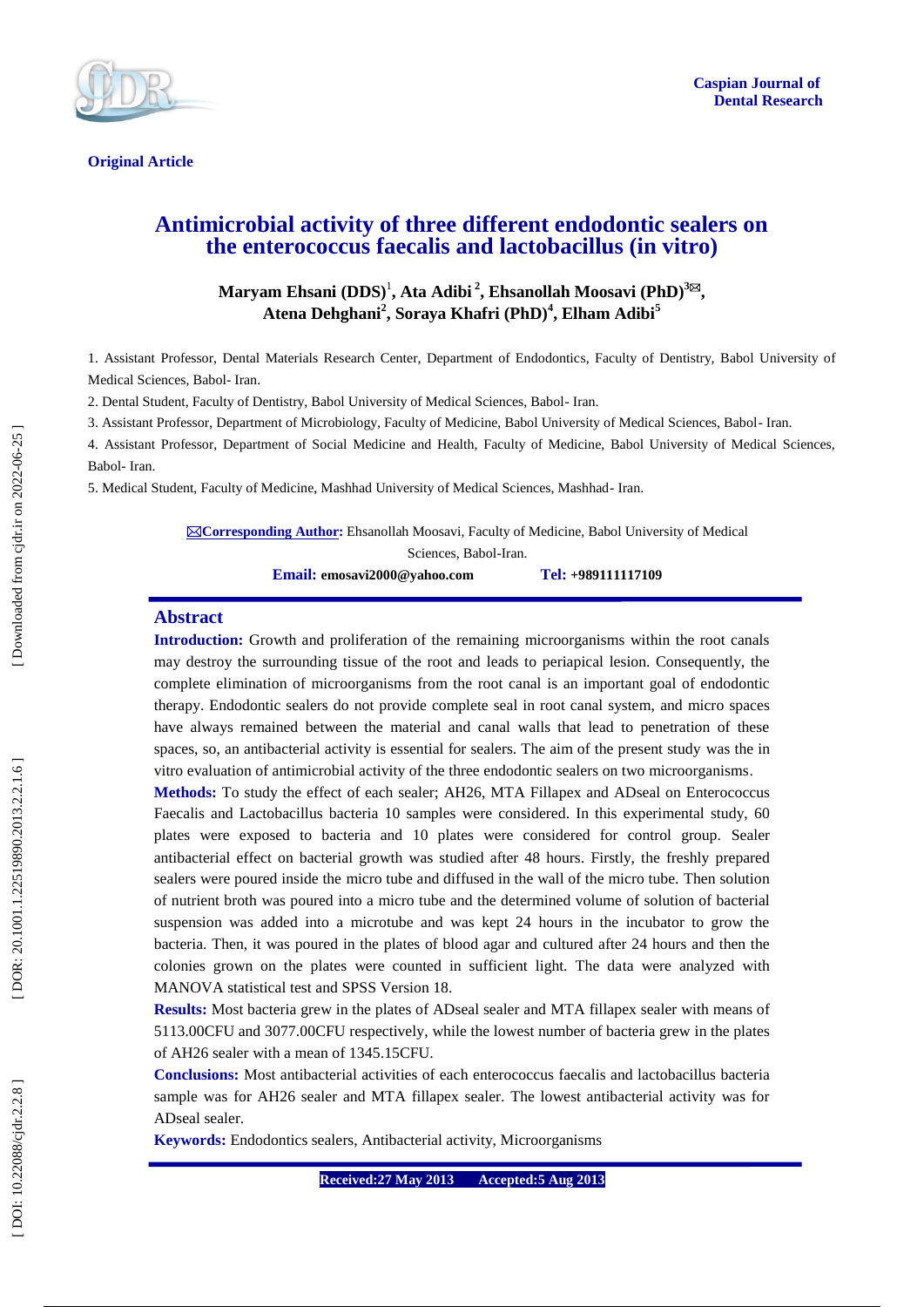# **ارزيابی فعاليت ضذ ميکروبی سه نوع سيلر مختلف انذودنتيک عليه انتروکوک فکاليس و الکتوباسيل به روش آزمايشگاهی**

# **چکيذه**

<mark>مقدمه:</mark> رشد و تکثیر میکروارگانیسم های باقیمانده درون کانال ریشه، ممکن است بافتهای اطراف ریشه را تخریب کرده و باعث ایجاد ضایعه پری اپیکال گردد. بنابراین حذف کامل میکروارگانسم ها ازکانال ریشه همواره ازاهداف مهم درمان اندودنتیک بوده است، هیچکدام ازمواد دندانپزشکی سیل کامل با دیواره های حفره فراهم نمی کند وهمیشه فضاهای میکرونی درفاصله بین ماده ودیواره حفره باقی می ماند که میکروارگانیسم ازاین فضاها می تواند نفوذ کند که این خود تاکید یبیشتر برضرورت داشتن خاصیت ضدباکتریایی این مواد می باشد. بنابراین هدف ازمطالعه حاضر ارزیابی آزمایشگاهی<br>فعالیت ضدمیکروبی سیلـرهای MTA Fillapex، AH26 وADseal است.

<mark>مواد و روش ها:</mark> برای مطالعه اثر هر سیلر MTA Fillapex، AH26 وADseal بر هر یک ازباکتری های انتروکوکفکالیس و لاکتوباسیل تعداد ۱۰ نمونه درنظرگرفته شد. دراین تحقیق مجموعاً ۶۰ پلیت مورد مطالعه قرار گرفتند و جهت گروه کنترل ۱۰ پلیت درنظرگرفته شد. ابتدا مقدارمعینی سیلر تازه تهیه شده درداخل میکروتیوب ها ریخته ودردیواره آنها پخش شد، سپس محیط کشت به داخل میکروتیوب ریخته و بعد حجم معینی از سوسپانسیون باکتریایی به داخل آن اضافه شد و میکروتیوب ها برای مدت ۲۴ ساعت در داخل انکوباتور نگهداری شدند تا باکتریها رشد کنند، سپس حجم معینی ازمحلول داخل میکروتیوب را برداشته و بر روی پلیت حاوی بلاد آگار ریخته وبه مدت ۲۴ ساعت کشت داده شد سپس تعداد کلنیهای رشد کرده در هر پلیت مورد شمارش قرار گرفت و بعد داده ها با استفاده از تست های آماری<br>Tukey Test–MANOVA و بوسیله نرم افزارآماری SPSS Version 18 آنالیز گردیدند.

**یافته ها:** بیشترین تعداد باکتری رشد کرده درمجموع هر دو باکتری انتروکوک فکالیس ولاکتوباسیل، در پلیت های سیلر Adseal با میانگینGFU وسپس در پلیت های سیلر MTA Fillapex با میانگین  $\sim$  40.77.00 و کمترین تعداد باکتری رشد کرده با میانگین 1345.15 CFU در پلیت های سیلر AH26 مشاهده شد. $\textrm{CFU}$ **نتيجه گيري:** بيشترين اثر ضد باکتريايی برروی هر دو باکتری انتروکوک فکاليس ولاکتوباسيل مربوط به سيلر AH26

وپس ازآن سیلر MTA Fiilapex و کمترین اثر ضدباکتریایی مربوط به سیلر ADseal می باشد.

**واژگان کلیدی:** سیلرهای اندودنتیک، اثر انتی باکتریال، میکروارگانیسمها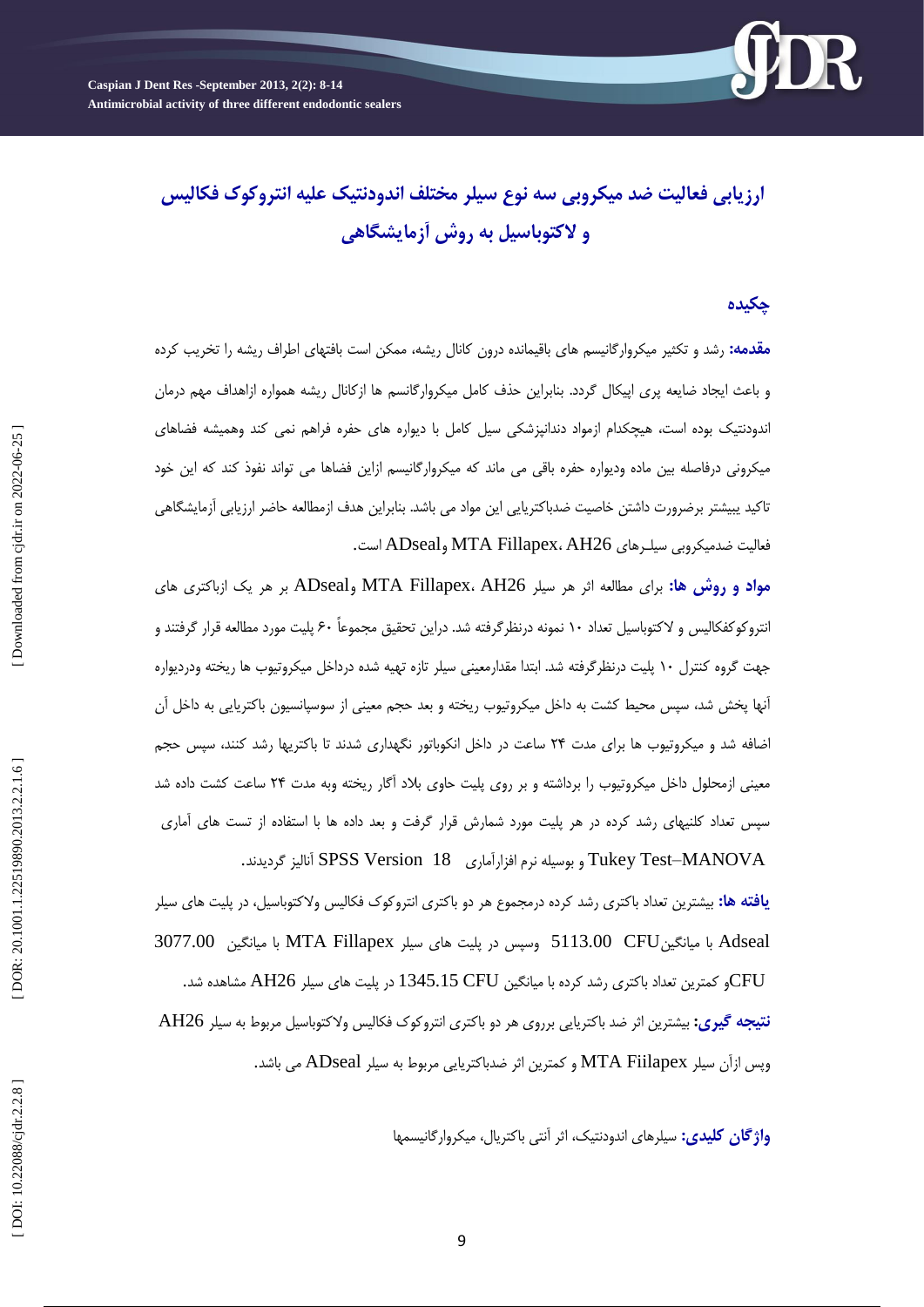

## **Introduction**

One of the major aims of endodontic treatment is sealing the root canal system, which is directly related to the omission of microorganisms and their products by means of cleansing, mechanical shaping, irrigating with antibacterial solutions, filling the root canal and using the anti -bacterial dressing in sessions of treatments if necessary (calcium hydroxide) (1 -3).

This process does not completely sterilize root canals (4). Proliferation of the remaining microorganisms may damage the surrounding tissues of the root and cause periapical lesions (5). The presence of bacteria and infection may cause apical periodontitis (6). Thus the root canal filling materials must be anti-bacterial or anti-microbial (7).

Adding anti -bacterial agents to the endodontic sealers is a method which leads to antimicrobial activity of sealers (1). Nowadays, the different sealers with specific formula such as resin, calcium hydroxide and MTA (Mineral Trioxide Aggregate) based sealers are manufactured. Resin based sealers like AH26 (Dentsply, Detrey, Konstanz Germany) are applied commonly and are useful for posterior and anterior teeth. ADseal (Meta, Michigan, United States) is a newly developed resin based sealer which a limited data about its anti -microbial features is available (8). MTA fillapex is a MTA base sealer which has useful features like insolubility in wet environment, lack of allergic reactions after treatment and dimensional stability and appropriate setting time (9-10).

a l -Khatib et al. were the first promoters for the investigation of anti -bacterial endodontic sealers in 1990 (11). From then on, some researchers used a similar model to investigate the anti -microbial features sealers, while the different microorganisms sensitivity to antimicrobial agents following contact test is different (12 -13).

In this study, Enterococcus faecalis and lactobacilli were used. With regard to the significance of the study and lack of relevant studies, we aimed to investigate the anti -bacterial features of the different types of sealers to improve endodontic treatment outcome choosing the proper sealer in clinics, and prevent from further problems.

## **Methods**

The present study was an experimental study and the endodontic sealers such as ADseal (Meta, United States), MTA fillapex (Angelus, Brazil) and AH26 (Dentsply, Detrey, Germany) were investigated and compared.

The microorganisms of enterococcus faecalis (1394 PTCC) and lactobacilli (1643 PTCC) were prepared from the samples in standard species of Asre - Enghelab Corporation, Tehran, Iran. This study was conducted in the microbiology laboratory of the Faculty of Medicine of Babol, Iran. To study the effect of each sealer on specific bacteria, 10 samples of each case were prepared.

In this study, 60 plates were measured and after 48 hours, the effect of sealers on the bacterial growth was investigated and 10 plates were selected for the control group. Firstly, the microtubes were placed in autoclave and sterilized.

Then, the sealers were prepared based on the manufacturer's instruction and immediately, 0.1 cc of each sealer was added to the micro tube through a syringe and distributed homogeneously on the wall of the micro tube. 1.49 cc of nutrient broth was added to the micro tube through a sampler and then 0.01 cc of bacterial suspension solution containing 1500000 bacteria was added to the micro tube.

Finally micro tubes contained 1.50cc solution containing 1500000 bacteria. The micro tube lid was closed and kept in autoclave at 37ºC for 24 hours. With respect to the anaerobic feature of lactobacilli, the micro tubes and plates were placed in an anaerobic jar.

## **Culturing the Microorganisms on the Blood Agar Medium :**

24 hours after the incubation of the microtubes, their lids were opened and 0.01cc of the solution was added to the plate containing blood agar through the sampler.

After sterilizing the metal loop, it was used to distribute the entire solution on the plate. Then, all the petteries were incubated at 37ºC for 24 hours, the number of microorganisms cultured was counted based on colony count.

#### **Bacterial Counting:**

The number of colonies on each plate was counted. Any decrease in the number of bacteria on each plate indicated the effect of anti -bacterial activity of sealer.

#### **Analysis:**

The mean of log 10 CFU (Colony Forming Unit)/ml and Standard Deviation (SD) of bacteria was calculated and the mean, standard deviation,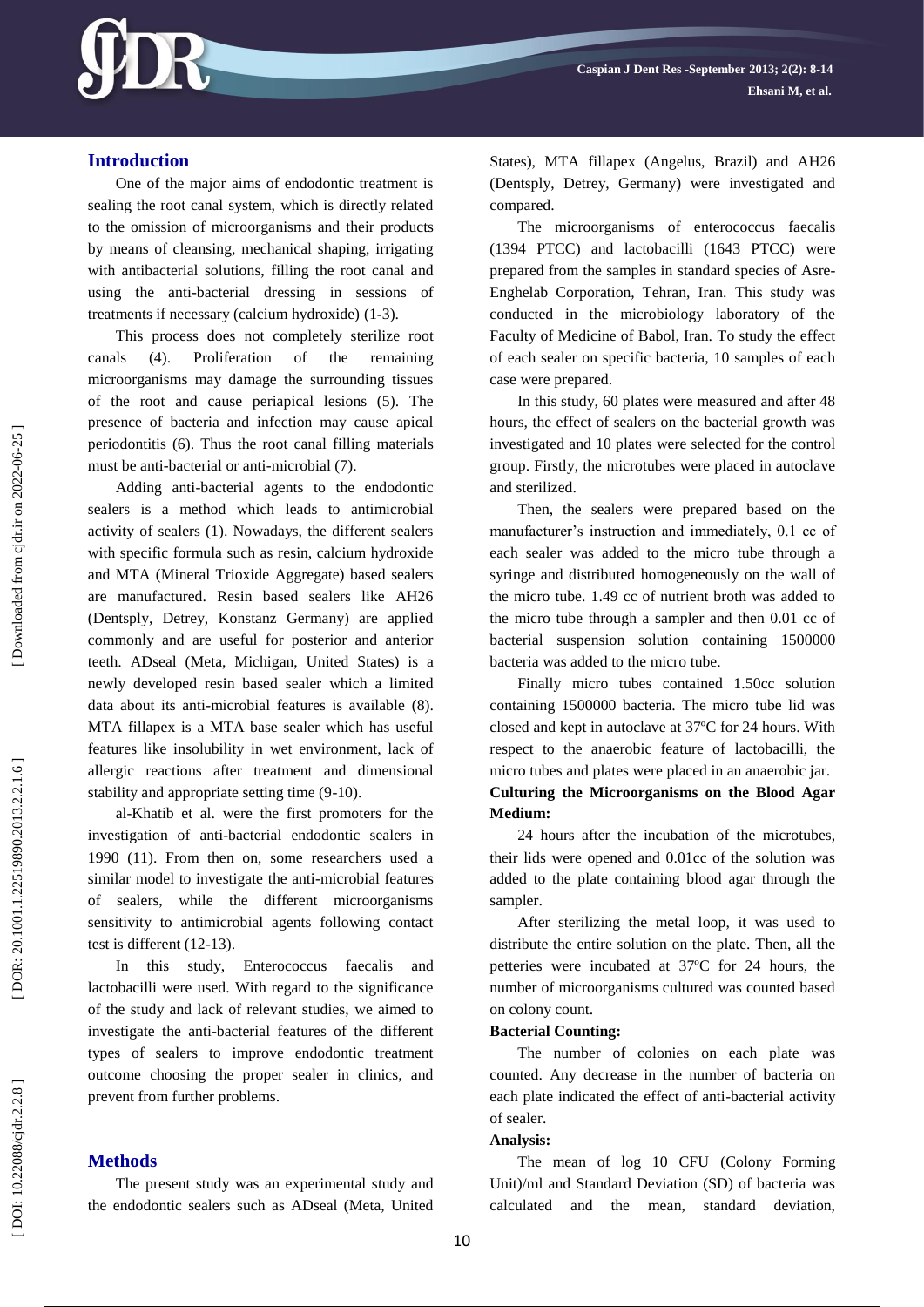

**Caspian J Dent Res -September 201 3, 2 ( 2): 8 - 1 4 Antimicrobial activity of three different endodontic sealers**

distribution and data were analyzed by MANOVA and the comparison of intergroup data by TUKEY TEST using SPSS Version 18. The data from counting CFU in each group were compared and a p -value of 0.05 was determined for identifying the significance of the result.

#### **Controlling the Positive Group:**

(They are involved in the study for approving the bacteria purity and ensuring the bacteria growth during testing) : 0.01 cc of enterococcus faecalis and lactobacilli bacteria grown was poured by a sampler on the seprate blood agar culture medium.

#### **Controlling the negative group:**

(For ensuring the disinfection of tested sealers): 0.1 cc of AH26, MTA Fillapex and ADseal sealer was poured by Syringe on the separate blood agar culture medium. All of the 70 plates were placed in the incubator at 37 ºC for 24 hours and the number of CFU colonies in plates was counted by colony count and the data were analyzed using SPSS Version 18 .

## **Results**

The analysis of the data showed that for enterococcus faecalis bacteria, AH26 sealer with mean growth (1482/40CFU) in each plate had the most anti -





\*AH=AH26, MTA=MTA Fillapex, AD=ADseal, EF=Enterococcus Faecalis, LB=Lactobacillus

bacterial effect and ADseal (5352/00CFU) had the least anti-bacterial effect (p≤0.001) (table1) (figure 1). Also, with regard to lactobacilli, the most anti -bacterial effect was related to the AH26 sealer (1207/90 CFU) and the least anti -bacterial effect was related to the ADseal (4874/00CFU) (p≤0.001) (table1) (figure2). In each bacterium, the sealers were significantly different based on the p -value count ( table1).

In the positive control group, the bacteria grew completely on the plate and this rejected the presence of growth restricting infection while in the negative control group, no bacteria grew on the plate, and this rejected the possibility of infection from the sealers or plates.

On the average, the greatest number of bacterial loss in each plate (8454/85CFU) was observed for AH26 sealer and MTA Fillapex (6923/00CFU) and the least number of bacterial loss belonged to ADseal (4887/00CFU).

The ANOVA test determined the significant difference between the studied sealers regarding the anti-bacterial effect  $(p \le 0.001)$  (figure 2). The most amount of bacterial growth in ADseal plates was 5113/00CFU and the least amount of bacterial growth in AH26 sealer plates was  $1345/15$ CFU. ( $p \le 0.001$ ) ( table 1).



**Figure 2. Mean number of grown bacteria in each plate with regard to the type of sealer and bacteria** AH=AH26, MTA=MTA Fillapex, AD= ADseal

Downloaded from cjdr.ir on 2022-06-25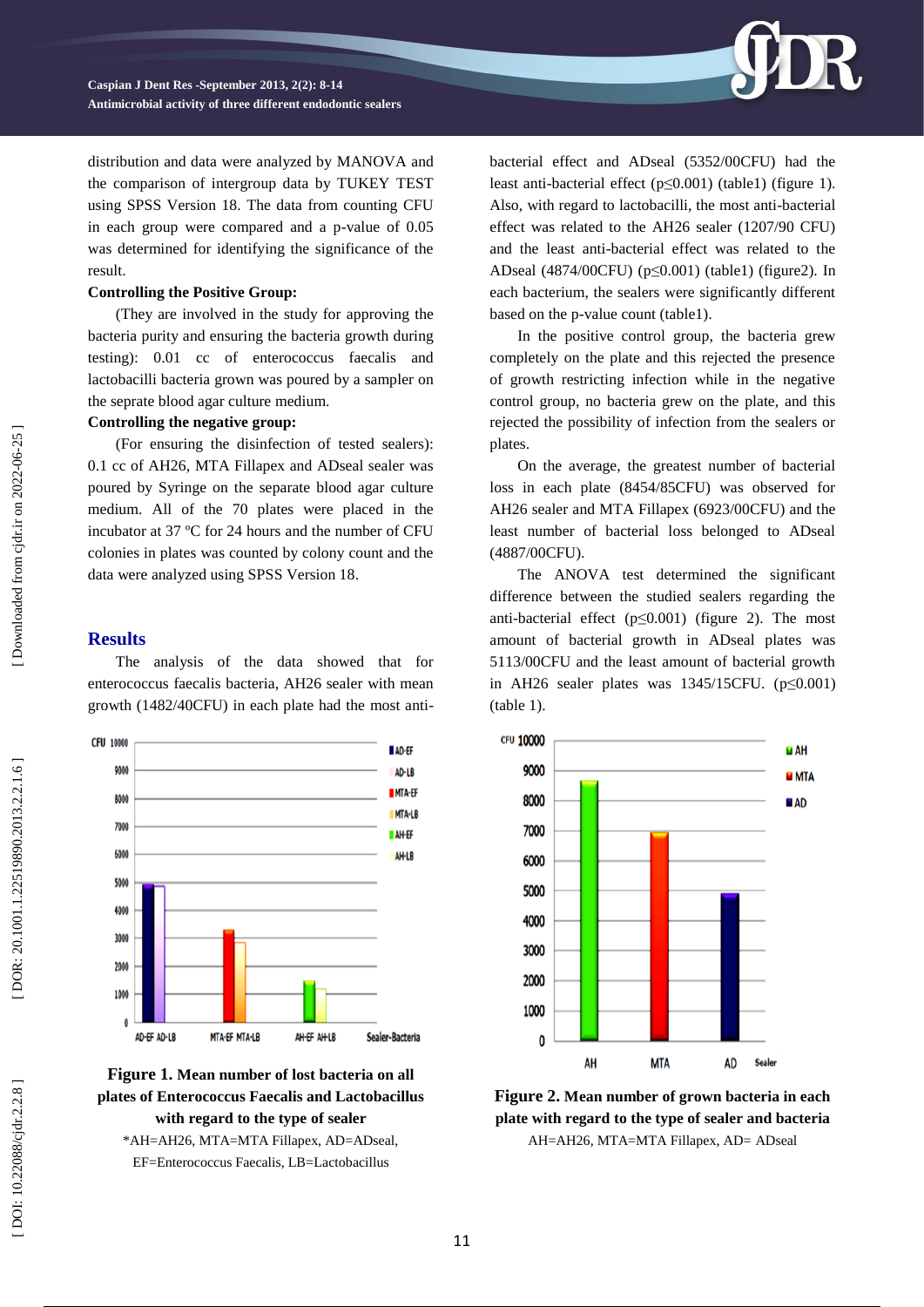#### **Table 1. Mean amount of grown bacteria in each plate with regard to the type of sealer and bacteria**

| sealer                       | <b>AH26</b>           | <b>MTA Fillapex</b> | <b>ADseal</b>  | <b>P-value</b> | <b>Total</b>           |
|------------------------------|-----------------------|---------------------|----------------|----------------|------------------------|
| <b>bacteria</b>              | $Mean \pm SD$         | $Mean \pm SD$       | $Mean \pm SD$  |                | $Mean \pm SD$          |
| <b>Enterococcus</b> Faecalis | 1482.40+532.553       | $3282 + 354.520$    | $5352+321.310$ | < 0.001        | $3372.13 \pm 1656.791$ |
| Lactobacillus                | $1207.90 \pm 311.223$ | $2872 + 368.504$    | 4874+489.403   | $\leq 0.001$   | $2984.63 \pm 1571.747$ |
| P-value                      | 0.176                 | 0.02                | 0.02           |                | 0.357                  |
| Total                        | 1345.15+447.273       | $3077 + 409.995$    | 5113+471.683   | < 0.001        |                        |

## **Discussion**

In this study, we focused on the anti -bacterial activity of three different sealers: ADseal, MTA Fillapex and AH26 on enterococcus faecalis and lactobacillus were examined. In a study by Al -khatib et al. the anti -microbial effect of tubliseal, calciobiotic, sealapex, hypocal, nogenol, eucapercha and AH26 sealers on the streptococcus mutants, staphylococci aurous, bacteriodus endodontalis were investigated.

Various kinds of sealers and both anaerobic and aerobic bacteria and control groups were investigated. The result was similar to the result of the current study and showed that AH26 sealer had the most effect on both the aerobic and anaerobic microorganisms. And in contrast to our study, the cavity was created on the agar jelly for pouring the sealers and microbial suspension must have not been distributed on agar surface, it should have been mixed with culture medium. The number of samples and plates for each sealer and bacteria was not identified either.

In Pumarola et al. study, the anti -microbial effect of traitement spad, N2 universal , diaket, endomethasone, tubliseal sealapex and AH26 on 120 species of staphylococci aurous was investigated. The results showed that diaket and traitment had the most anti bacterial features (14). In our study, AH26 (like diaket has epoxy) had the most anti -bacterial effect. In the study by Chong et al. the anti -microbial effect of ZOE, glass ionomer cement and amalgam on the streptococcus miller and enterococcus faecalis was investigated. The result showed that glass ionomer cement had the most effect on both bacteria and ZOE placed the second, and Amalgam did not show anti bacterial features (15).

According to our study, anaerobic bacteria were grown under anaerobic conditions in order to be matched with clinical conditions however, they did not use the control group. In Torabinejad et al. study, the anti -microbial effect of MTA and ZOE sealer and amalgam was investigated on 9 species of optional

anaerobic bacterium and 7 species of obligatory anaerobic bacterium. The results showed that MTA affected on some optional anaerobic bacterium (16). In our study, MTA sealer had effect on anaerobic bacterium.

In a study by Abulkadar et al. the anti -microbial effect of Ketac -Endo tubliseal, sealapex, apexit, and roth on porphyromonas gingivalis, peptostreptocucus micros and capnocytophagaochracea was investigated. The result showed that roth´s antibacterial effect was more than the tubliseal and apexit on peptostreptocucus micros (4). Like our study, the use of the oral anaerobic bacteria was very important. But, the sample size was restricted to two plates while in the present study; the number of samples in each group was 10 plates that was adequate.

In the study by Heling et al. the anti -microbial effect of sealapex, Ketac -Endo, AH26 sealers on enterococcus faecalis was investigated. The result showed that AH26 had the most anti -bacterial effect (17). Similar to our study, they used different kinds of sealers with various bases but they did not use the control groups.

In the study by Gorduysus et al. the anti-microbial effect of Endo -Fill sealer on the staphylococcus aeureus, streptococcus pyogenes, E. Coli and pseudomonas aeruginosa was investigated. The result showed that Endo -Fill did not show any anti -bacterial features (18).

The anti -microbial feature of new sealers was investigated in their study while the number of samples was not identified, and Escherichia coli were not considered as the oral pathogens.

In Mickel et al . study, the anti -microbial effect of apexit, roth, CRCS and sealapex on the streptococcus miller was investigated. The result showed that roth had the most anti -bacterial effect and there was no significant difference between apexit and CRCS (12). The processes of study were illustrated in details and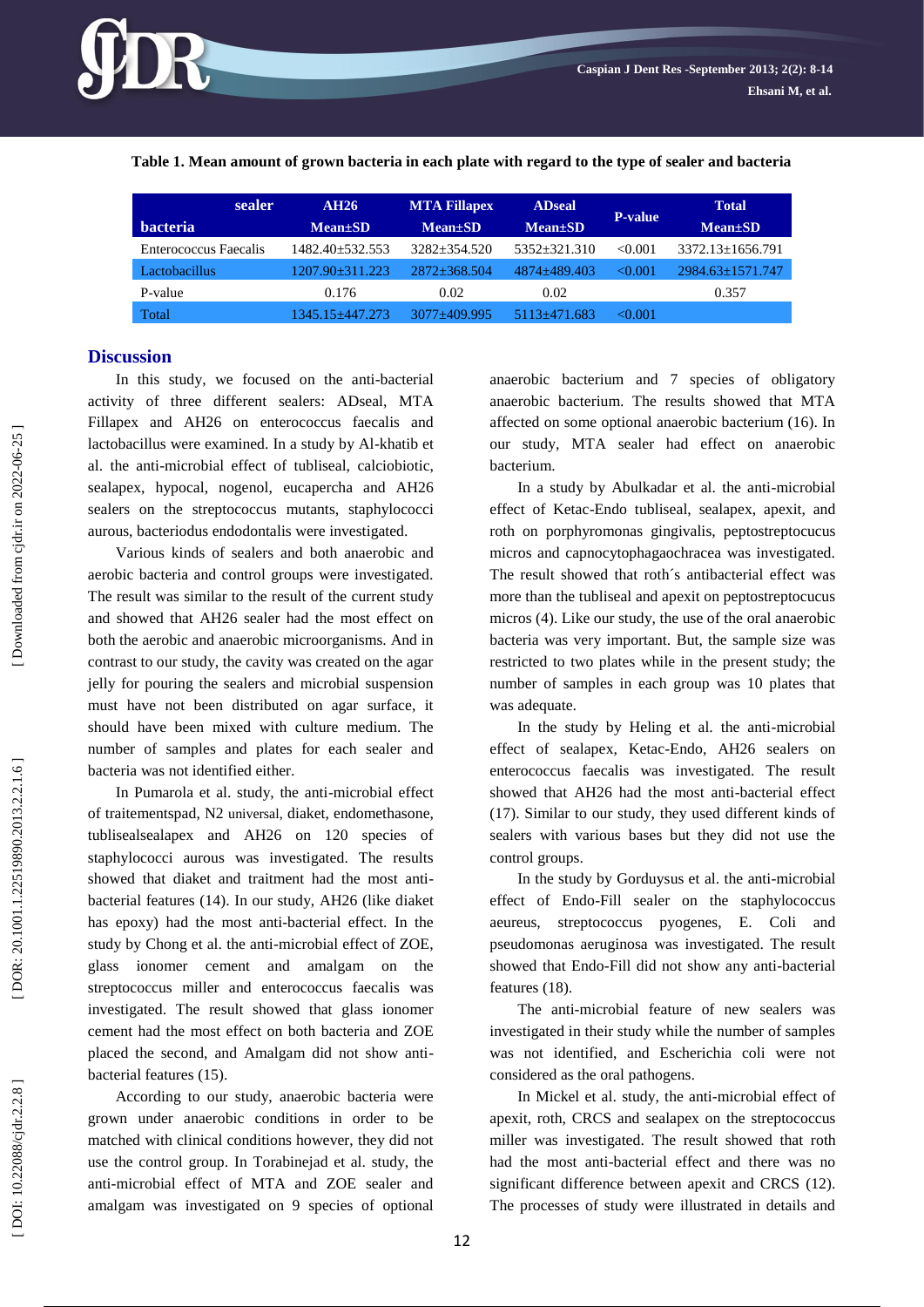

the positive and negative control groups were used in the study which was so significant.

Siqueira et al. studied the anti -microbial effect of Grossman's, EWT, sealer 26, AHplus, and sealerplus on 8 optional anaerobic bacteria and 2 obligatory anaerobic bacteria and showed that there was no significant difference between the sealers and most of the sealers had the anti -bacterial features (19). They investigated the wide spectrum of bacteria and various sealers described the processes of research in details similar to our research. However, they studied Escherichia coli bacterium which was not related to microbial floor of infected tooth root canal.

Tanomaru -Filho et al. compared the anti -bacterial effect of MTA and AH26 sealer and portland cement and concluded that AH26 had more anti -bacterial activity than MTA and portland cement and MTA and portland cement had similar anti -microbial features (20), while in our study, AH26 sealer had more anti microbial activity than MTA sealer.

#### **Conclusions**

With regard to enterococcus faecalis and lactobacillus bacteria, AH26 sealer had the most anti bacterial effect and ADseal had the least anti -bacterial effect.

#### **Acknowledgments**

The authors would like to thank the Dental Material Research Center of Faculty of Dentistry of Babol for supporting this study.

**Funding:** This study was a part of thesis and research project (Grant No: 9032530) which was supported and funded by Babol University of Medical Sciences. **Conflict of interest:** There was no conflict of interest.

#### **References**

- 1[.Bodrumlu E,](http://www.ncbi.nlm.nih.gov/pubmed?term=%22Bodrumlu%20E%22%5BAuthor%5D) [Semiz M](http://www.ncbi.nlm.nih.gov/pubmed?term=%22Semiz%20M%22%5BAuthor%5D) . Antibacterial activity of a new endodontic sealer against Enterococcus Faecalis[.J Can Dent Assoc](http://www.ncbi.nlm.nih.gov/pubmed?term=Bodrumlu%20E%2C%20Semiz%20M.%20Antibacterial%20activity%20of%20a%20new%20endodontic%20sealer%20against%20Enterococcus%20faecalis.%20J%20Can%20Dent%20Assoc%202006%3B72%3A637.) 2006; 72: 637.
- 2 . [Reit C,](http://www.ncbi.nlm.nih.gov/pubmed?term=%22Reit%20C%22%5BAuthor%5D) [Dahlén G](http://www.ncbi.nlm.nih.gov/pubmed?term=%22Dahl%C3%A9n%20G%22%5BAuthor%5D) .Decision making analysis of endodontic treatment strategies in teeth with apical periodontitis[.IntEndod J](http://www.ncbi.nlm.nih.gov/pubmed?term=2.%09Reit%20C%2C%20Dahl%C3%A9n%20G.%20Decision%20making%20analysis%20of%20endodontic%20treatment%20strategies%20in%20teeth%20with%20apical%20periodontitis.%20Int%20Endod%20J%201988%3B21%3A291-9.) 1988; 21: 291 -9.
- 3 .Sundqvist G, Figdor D, Persson S, Sjögren U. Microbiologic analysis of teeth with failed

endodontic treatment and the outcome of conservative re -treatment. Oral Surg Oral Med Oral Pathol Oral Radiol Endod 1998; 85: 86 -93.

- 4 .Abdulkader A, Duguid R, Saunders EM. The antimicrobial activity of endodontic sealers toanaerobic bacteria. Int Endod J 1996; 29: 280 -3.
- 5 .Torabinejad M, Shabahang Sh. Pulp and periapicalpathosis. In: Torabinejad M, Walton RE. Principles and practice of Endodontics.  $4<sup>th</sup>$ ed. St.louis,Missouri: Saunders Elsevier; 2009.p. 49 - 67.
- 6 .Torabinejad M, Ung B, Kettering JD. In vitro bacterial penetration of coronally unsealed endodontically treated teeth. J Endod 1990; 16: 566 -9.
- 7 .Lai CC, Huang FM, Yang HW, Chan Y, Huang MS, Chou MYet al. Antimicrobial activity of four root canal sealers against endodontic pathogens. [Clin Oral Investig](http://www.ncbi.nlm.nih.gov/pubmed?term=7.%09%20Lai%20CC%2C%20Huang%20FM%2C%20Yang%20HW%2C%20Chan%20Y%2C%20Huang%20MS%2C%20Chou%20MY%2C%20Chang%20YC.%20Antimicrobial%20activity%20of%20four%20root%20canal%20sealers%20against%20endodontic%20pathogens.%20Clin%20Oral%20Investig%202001%3B5%3A236-9.) 2001; 5: 236 -9.
- 8 .Sipert CR, Hussne RP, Nishiyama CK, Torres SA. In vitro antimicrobial activity of Fill Canal, Sealapex, Mineral Trioxide Aggregate, Portland cement and EndoRez. [IntEndod J](http://www.ncbi.nlm.nih.gov/pubmed?term=9.%09Sipert%20CR%2C%20Hussne%20RP%2C%20Nishiyama%20CK%2C%20Torres%20SA.%20In%20vitro%20antimicrobial%20activity%20of%20Fill%20Canal%2C%20Sealapex%2C%20Mineral%20Trioxide%20Aggregate%2C%20Portland%20cement%20and%20EndoRez.%20Int%20Endod%20J%202005%3B38%3A539-43.) 2005; 38: 539 -43.
- 9 .Gibby SG, Wong Y, Kulild JC, Williams KB, Yao X, Walker MP .Novelmethodology to evaluate the effect of residual moisture on epoxy resin sealer/dentine interface: a pilot study. [IntEndod J](http://www.ncbi.nlm.nih.gov/pubmed?term=Gibby%20wong%20novel%20methodology%20to%20evaluate%20the%20effect%20of%20moisture) 2011; 44: 236 -44.
- 10 . [Camilleri](http://www.ncbi.nlm.nih.gov/pubmed?term=%22Camilleri%20J%22%5BAuthor%5D)  J, [Mallia](http://www.ncbi.nlm.nih.gov/pubmed?term=%22Mallia%20B%22%5BAuthor%5D) B .Evaluation of the dimensional changes of mineral trioxide aggregate sealer. [Int Endod J](http://www.ncbi.nlm.nih.gov/pubmed?term=canilleri%20mallia%20evaluation%20of%20the%20dimentional) 2011; 44: 416 -24.
- 11 . al -Khatib ZZ, Baum RH, Morse DR, Yesilsoy C, Bhambhani S, Furst ML.The antimicrobial effect of various endodontic sealers. Oral Surg Oral Med Oral Pathol1990; 70: 784 -790.
- 12 . Mickel AK, Wright ER. Growth inhibition of Streptococcus anginosus (milleri) by three calcium hydroxide sealers and one zinc oxide -eugenol sealer.J Endod1999; 25: 34 -7.
- 13 . Tobias RS. Antibacterial properties of dental restorative materials: a review. Int [Endod J](http://www.ncbi.nlm.nih.gov/pubmed/3151895) 1988; 21: 155 -60.
- 14 . Pumarola J, Berastegui E, Brau E, Canalda C, Jiménez de Anta MT. Antimicrobial activity of seven root canal sealers. Result of agar diffusion and agar dilution test. Oral Surg Oral Med Oral Pathol.1992; 74: 216-20.
- 15 . Chong BS, Owadally ID, Pitt Ford TR, Wilson RF. Antibacterial activity of potential retrograde root